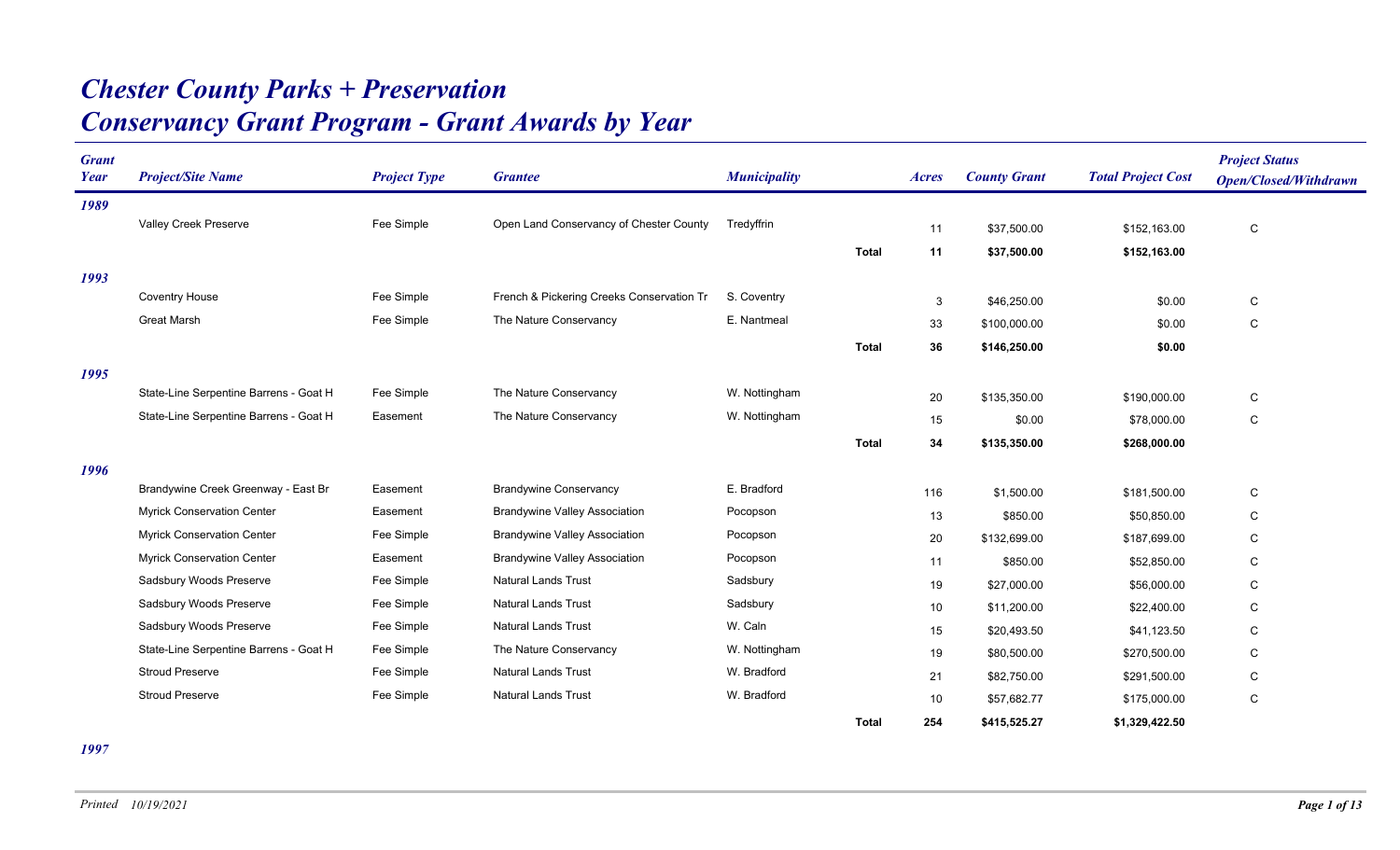| <b>Grant</b><br>Year | <b>Project/Site Name</b>                | <b>Project Type</b> | <b>Grantee</b>                            | <b>Municipality</b> |              | <b>Acres</b>    | <b>County Grant</b> | <b>Total Project Cost</b> | <b>Project Status</b><br><b>Open/Closed/Withdrawn</b> |
|----------------------|-----------------------------------------|---------------------|-------------------------------------------|---------------------|--------------|-----------------|---------------------|---------------------------|-------------------------------------------------------|
|                      | <b>Coventry House</b>                   | Fee Simple          | French & Pickering Creeks Conservation Tr | S. Coventry         |              | $5\phantom{.0}$ | \$20,000.00         | \$80,000.00               | $\mathsf C$                                           |
|                      | Sadsbury Woods Preserve                 | Fee Simple          | <b>Natural Lands Trust</b>                | Sadsbury            |              | 148             | \$166,225.50        | \$321,725.50              | C                                                     |
|                      | Valley Creek Preserve                   | Fee Simple          | Open Land Conservancy of Chester County   | Tredyffrin          |              | $\overline{7}$  | \$23,160.47         | \$204,160.47              | ${\bf C}$                                             |
|                      |                                         |                     |                                           |                     | <b>Total</b> | 161             | \$209,385.97        | \$605,885.97              |                                                       |
| 1998                 |                                         |                     |                                           |                     |              |                 |                     |                           |                                                       |
|                      | Brandywine Creek Greenway - West Br     | Easement            | <b>Brandywine Conservancy</b>             | E. Bradford         |              | 30              | \$1,500.00          | \$240,500.00              | C                                                     |
|                      | Brandywine Creek Greenway - West Br     | Easement            | <b>Brandywine Conservancy</b>             | W. Bradford         |              | 62              | \$197,727.98        | \$197,727.98              | C                                                     |
|                      | Crow's Nest Preserve                    | Fee Simple          | <b>Natural Lands Trust</b>                | Warwick             |              | 25              | \$121,080.00        | \$241,080.00              | C                                                     |
|                      | <b>Myrick Conservation Center</b>       | Easement            | <b>Brandywine Valley Association</b>      | Pocopson            |              | 6               | \$0.00              | \$16,800.00               | C                                                     |
|                      | <b>Pickering Creek Greenway</b>         | Easement            | French & Pickering Creeks Conservation Tr | W. Pikeland         |              | 36              | \$0.00              | \$18,000.00               | C                                                     |
|                      | Pickering Creek Greenway                | Fee Simple          | French & Pickering Creeks Conservation Tr | W. Pikeland         |              | 18              | \$207,479.37        | \$302,479.37              | ${\bf C}$                                             |
|                      | <b>Pickering Creek Greenway</b>         | Easement            | French & Pickering Creeks Conservation Tr | W. Pikeland         |              | 11              | \$0.00              | \$121,000.00              | C                                                     |
|                      | Pickering Creek Greenway                | Easement            | French & Pickering Creeks Conservation Tr | W. Pikeland         |              | 31              | \$0.00              | \$225,000.00              | C                                                     |
|                      | Pocopson Creek Greenway                 | Easement            | <b>Brandywine Conservancy</b>             | Pocopson            |              | 47              | \$252,252.00        | \$502,252.00              | C                                                     |
|                      | Sadsbury Woods Preserve                 | Fee Simple          | <b>Natural Lands Trust</b>                | Sadsbury            |              | 20              | \$23,178.12         | \$43,178.12               | C                                                     |
|                      | Sadsbury Woods Preserve                 | Fee Simple          | <b>Natural Lands Trust</b>                | W. Caln             |              | 22              | \$127,832.00        | \$252,932.00              | C                                                     |
|                      | Sadsbury Woods Preserve                 | Fee Simple          | <b>Natural Lands Trust</b>                | Sadsbury            |              | $6\phantom{1}6$ | \$11,442.00         | \$20,442.00               | C                                                     |
|                      | Sadsbury Woods Preserve                 | Fee Simple          | <b>Natural Lands Trust</b>                | Sadsbury            |              | 52              | \$130,948.63        | \$257,948.63              | C                                                     |
|                      | Sadsbury Woods Preserve                 | Fee Simple          | <b>Natural Lands Trust</b>                | Sadsbury            |              | 9               | \$34,306.00         | \$63,306.00               | C                                                     |
|                      | Sadsbury Woods Preserve                 | Fee Simple          | Natural Lands Trust                       | Sadsbury            |              | 10              | \$35,810.75         | \$70,810.75               | C                                                     |
|                      | State-Line Serpentine Barrens           | Easement            | The Nature Conservancy                    | W. Nottingham       |              | 194             | \$142,824.75        | \$278,824.75              | ${\rm C}$                                             |
|                      | State-Line Serpentine Barrens - Chrom   | Fee Simple          | The Nature Conservancy                    | Elk                 |              | 60              | \$93,332.50         | \$185,832.50              | C                                                     |
|                      | State-Line Serpentine Barrens - Notting | Fee Simple          | The Nature Conservancy                    | W. Nottingham       |              | 80              | \$152,928.00        | \$300,428.00              | C                                                     |
|                      |                                         |                     |                                           |                     | <b>Total</b> | 718             | \$1,532,642.10      | \$3,338,542.10            |                                                       |
| 1999                 |                                         |                     |                                           |                     |              |                 |                     |                           |                                                       |
|                      | Big Elk Woods                           | Easement            | <b>Brandywine Conservancy</b>             | New London          |              | 50              | \$183,580.00        | \$767,110.00              | C                                                     |
|                      | <b>Cedar Hollow Preserve</b>            | Easement            | Open Land Conservancy of Chester County   | Tredyffrin          |              | 0               | \$309,000.00        | \$516,500.00              | C                                                     |
|                      | <b>Cedar Hollow Preserve</b>            | Fee Simple          | Open Land Conservancy of Chester County   | Tredyffrin          |              | 62              | \$84,990.00         | \$190,000.00              | C                                                     |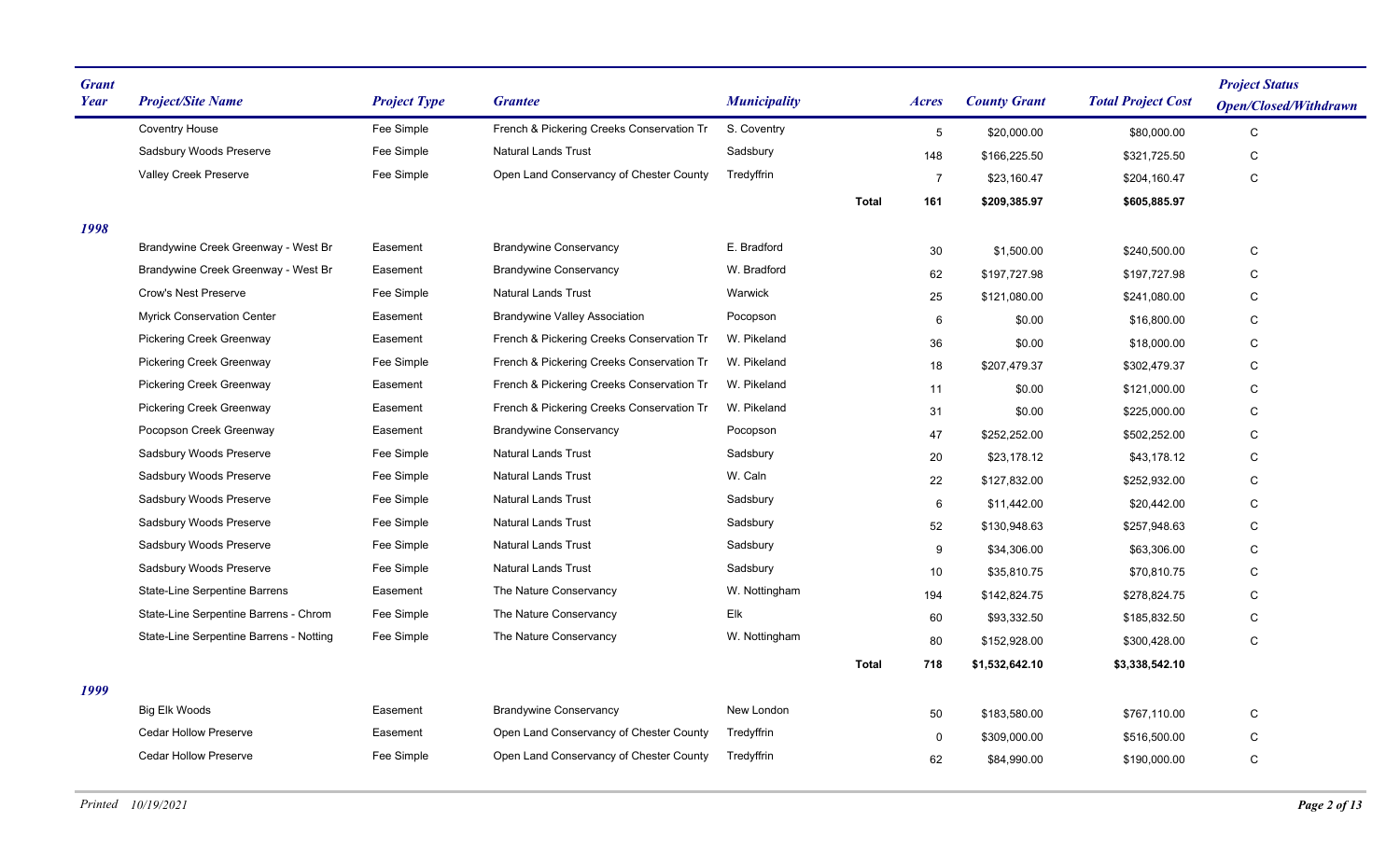| French Creek State Park<br>Fee Simple<br>French & Pickering Creeks Conservation Tr<br>Warwick<br>77<br>\$252,700.00<br>\$544,907.23<br>C<br><b>Hillendale Corridor</b><br>Easement<br>The Land Conservancy for Southern Chest<br>Kennett<br>C<br>24<br>\$252,252.00<br>\$498,000.00<br>W. Pikeland<br><b>Historic Yellow Springs</b><br>Easement<br><b>Natural Lands Trust</b><br>C<br>15<br>\$134,850.00<br>\$414,850.00 |  |
|---------------------------------------------------------------------------------------------------------------------------------------------------------------------------------------------------------------------------------------------------------------------------------------------------------------------------------------------------------------------------------------------------------------------------|--|
|                                                                                                                                                                                                                                                                                                                                                                                                                           |  |
|                                                                                                                                                                                                                                                                                                                                                                                                                           |  |
|                                                                                                                                                                                                                                                                                                                                                                                                                           |  |
| W. Pikeland<br><b>Historic Yellow Springs</b><br>Easement<br><b>Natural Lands Trust</b><br>83<br>\$271,675.00<br>\$401,675.00<br>С                                                                                                                                                                                                                                                                                        |  |
| <b>Myrick Conservation Center</b><br><b>Brandywine Valley Association</b><br>Easement<br>Pocopson<br>14<br>C<br>\$0.00<br>\$21,000.00                                                                                                                                                                                                                                                                                     |  |
| Pocopson Creek Greenway<br>Easement<br><b>Brandywine Conservancy</b><br>Pocopson<br>27<br>\$150,000.00<br>C<br>\$341,000.00                                                                                                                                                                                                                                                                                               |  |
| Sadsbury Woods Preserve<br>Fee Simple<br><b>Natural Lands Trust</b><br>W. Caln<br>C<br>11<br>\$16,869.75<br>\$35,169.75                                                                                                                                                                                                                                                                                                   |  |
| Sadsbury Woods Preserve<br>Fee Simple<br><b>Natural Lands Trust</b><br>Sadsbury<br>26<br>C<br>\$79,431.00<br>\$202,181.00                                                                                                                                                                                                                                                                                                 |  |
| Sadsbury Woods Preserve<br>Fee Simple<br><b>Natural Lands Trust</b><br>Sadsbury<br>31<br>\$81,393.75<br>С<br>\$157,893.75                                                                                                                                                                                                                                                                                                 |  |
| Sadsbury Woods Preserve<br>Fee Simple<br><b>Natural Lands Trust</b><br>Sadsbury<br>$\mathbf{3}$<br>\$25,950.00<br>\$55,950.00<br>С                                                                                                                                                                                                                                                                                        |  |
| <b>Stroud Preserve</b><br>Fee Simple<br>Natural Lands Trust<br>W. Bradford<br>44<br>C<br>\$150,000.00<br>\$400,000.00                                                                                                                                                                                                                                                                                                     |  |
| 467<br><b>Total</b><br>\$1,992,691.50<br>\$4,546,236.73                                                                                                                                                                                                                                                                                                                                                                   |  |
| 2000                                                                                                                                                                                                                                                                                                                                                                                                                      |  |
| <b>Cedar Hollow Preserve</b><br>Fee Simple<br>Open Land Conservancy of Chester County<br>Tredyffrin<br>\$104,379.00<br>С<br>5<br>\$204,379.00                                                                                                                                                                                                                                                                             |  |
| E. Nantmeal<br>Welkinweir<br>Fee Simple<br><b>Green Valleys Association</b><br>36<br>\$265,500.00<br>C<br>\$115,500.00                                                                                                                                                                                                                                                                                                    |  |
| Total<br>40<br>\$219,879.00<br>\$469,879.00                                                                                                                                                                                                                                                                                                                                                                               |  |
| 2001                                                                                                                                                                                                                                                                                                                                                                                                                      |  |
| <b>Baron Hills Greenway</b><br><b>Natural Lands Trust</b><br>Honey Brook Twp.<br>Easement<br>48<br>\$72,991.74<br>\$124,000.00<br>C                                                                                                                                                                                                                                                                                       |  |
| <b>Baron Hills Greenway</b><br>Easement<br><b>Natural Lands Trust</b><br>Honey Brook Twp.<br>47<br>\$114,000.00<br>\$201,500.00<br>С                                                                                                                                                                                                                                                                                      |  |
| <b>Brandywine Battlefield</b><br><b>Brandywine Conservancy</b><br>Easement<br>Birmingham<br>55<br>С<br>\$400,000.00<br>\$1,445,000.00                                                                                                                                                                                                                                                                                     |  |
| <b>Brandywine Battlefield</b><br><b>Brandywine Conservancy</b><br>Easement<br>Birmingham<br>C<br>115<br>\$735,000.00<br>\$2,000,000.00                                                                                                                                                                                                                                                                                    |  |
| <b>Brandywine Battlefield</b><br>Easement<br><b>Natural Lands Trust</b><br>Thornbury<br>C<br>111<br>\$567,728.98<br>\$4,517,728.98                                                                                                                                                                                                                                                                                        |  |
| Brandywine Creek Greenway - Mason<br>Easement<br><b>Pennsbury Land Trust</b><br>Pennsbury<br>С<br>76<br>\$518,359.25<br>\$1,118,359.25                                                                                                                                                                                                                                                                                    |  |
| W. Vincent<br>Gola<br>Easement<br>French & Pickering Creeks Conservation Tr<br>51<br>C<br>\$211,850.00<br>\$403,700.00                                                                                                                                                                                                                                                                                                    |  |
| <b>Great Marsh</b><br>E. Nantmeal<br>Easement<br><b>Natural Lands Trust</b><br>164<br>\$198,678.00<br>\$688,020.77<br>С                                                                                                                                                                                                                                                                                                   |  |
| Hibernia Park<br>Fee Simple<br>W. Caln<br><b>Brandywine Conservancy</b><br>43<br>\$176,025.00<br>\$358,825.00<br>W                                                                                                                                                                                                                                                                                                        |  |
| Horse-Shoe Trail<br>W. Pikeland<br><b>Natural Lands Trust</b><br>Easement<br>С<br>61<br>\$245,848.50<br>\$574,750.00                                                                                                                                                                                                                                                                                                      |  |
| <b>Marshall Mill House Preserve</b><br>Fee Simple<br>The Land Conservancy for Southern Chest<br>Kennett<br>C<br>14<br>\$219,037.50<br>\$434,037.50                                                                                                                                                                                                                                                                        |  |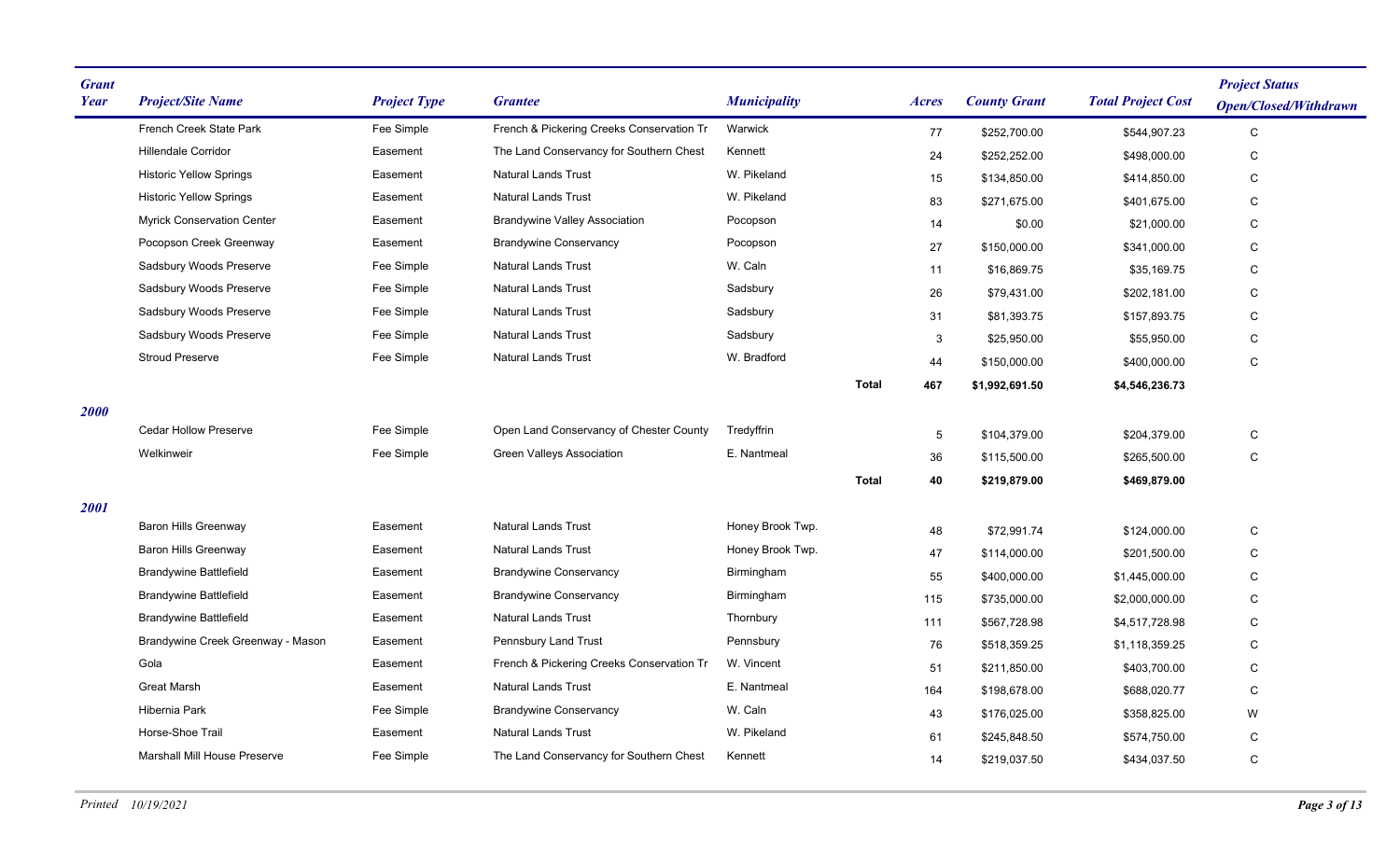| <b>Grant</b><br>Year | <b>Project/Site Name</b>            | <b>Project Type</b> | <b>Grantee</b>                             | <b>Municipality</b> |              | Acres        | <b>County Grant</b> | <b>Total Project Cost</b> | <b>Project Status</b><br><b>Open/Closed/Withdrawn</b> |
|----------------------|-------------------------------------|---------------------|--------------------------------------------|---------------------|--------------|--------------|---------------------|---------------------------|-------------------------------------------------------|
|                      | Red Clay Creek Headwaters           | Easement            | E. Marlborough Land Trust / Red Clay Valle | E. Marlborough      |              | 10           | \$61,891.82         | \$111,891.82              | C                                                     |
|                      | Sadsbury Woods Preserve             | Fee Simple          | <b>Natural Lands Trust</b>                 | Sadsbury            |              | 27           | \$93,325.00         | \$178,325.00              | $\mathsf C$                                           |
|                      | <b>Wallace Township Preserve</b>    | Fee Simple          | <b>Wallace Trust</b>                       | Wallace             |              | 22           | \$133,226.00        | \$258,726.00              | C                                                     |
|                      | Welkinweir                          | Easement            | Green Valleys Association                  | E. Nantmeal         |              | 12           | \$55,520.00         | \$55,520.00               | W                                                     |
|                      | Welkinweir                          | Easement            | <b>Green Valleys Association</b>           | S. Coventry         |              | 37           | \$65,912.00         | \$271,312.00              | W                                                     |
|                      | White Clay Creek Greenway           | Easement            | <b>Brandywine Conservancy</b>              | London Britain      |              | 77           | \$108,691.84        | \$213,691.84              | С                                                     |
|                      | Willisbrook Preserve                | Fee Simple          | <b>Natural Lands Trust</b>                 | Willistown          |              | 0            | \$554,700.00        | \$2,979,700.00            | С                                                     |
|                      | <b>Willisbrook Preserve</b>         | Fee Simple          | <b>Natural Lands Trust</b>                 | Willistown          |              | 28           | \$500,000.00        | \$2,925,000.00            | C                                                     |
|                      | <b>Willisbrook Preserve</b>         | Easement            | <b>Willistown Conservation Trust</b>       | Willistown          |              | 0            | \$500,000.00        | \$2,925,000.00            | С                                                     |
|                      | <b>Willisbrook Preserve</b>         | Easement            | <b>Willistown Conservation Trust</b>       | Willistown          |              | 28           | \$500,000.00        | \$2,925,000.00            | $\mathbf C$                                           |
|                      |                                     |                     |                                            |                     | <b>Total</b> | 1,025        | \$6,032,785.63      | \$24,710,088.16           |                                                       |
| 2002                 |                                     |                     |                                            |                     |              |              |                     |                           |                                                       |
|                      | Ashbridge Preserve                  | Fee Simple          | <b>Willistown Conservation Trust</b>       | E. Goshen           |              | 55           | \$550,000.00        | \$1,617,234.00            | $\mathsf C$                                           |
|                      | <b>Brandywine Battlefield</b>       | Fee Simple          | <b>Brandywine Conservancy</b>              | Birmingham          |              | 93           | \$1,311,400.00      | \$8,000,000.00            | С                                                     |
|                      | <b>Brandywine Battlefield</b>       | Easement            | <b>Brandywine Conservancy</b>              | Birmingham          |              | 11           | \$96,889.50         | \$173,589.50              | C                                                     |
|                      | Brandywine Creek Greenway - East Br | Easement            | <b>Natural Lands Trust</b>                 | E. Bradford         |              | 15           | \$129,523.07        | \$344,517.89              | $\mathsf C$                                           |
|                      | Sadsbury Woods Preserve             | Fee Simple          | <b>Natural Lands Trust</b>                 | Sadsbury            |              | 81           | \$347,500.00        | \$583,000.00              | C                                                     |
|                      | Valhalla Farm                       | Easement            | French & Pickering Creeks Conservation Tr  | Charlestown         |              | 36           | \$200,000.00        | \$749,022.26              | С                                                     |
|                      | White Clay Creek Greenway           | Fee Simple          | London Britain Township Land Trust         | London Britain      |              | 13           | \$103,186.87        | \$219,491.00              | С                                                     |
|                      | White Clay Creek Preserve           | Fee Simple/Easeme   | <b>Natural Lands Trust</b>                 | London Britain      |              | 100          | \$500,000.00        | \$1.082.835.00            | $\mathsf C$                                           |
|                      |                                     |                     |                                            |                     | <b>Total</b> | 404          | \$3,238,499.44      | \$12,769,689.65           |                                                       |
| 2003                 |                                     |                     |                                            |                     |              |              |                     |                           |                                                       |
|                      | Ashbridge Preserve                  | Fee Simple          | <b>Willistown Conservation Trust</b>       | E. Goshen           |              | 0            | \$1,110,000.00      | \$2,774,527.00            | С                                                     |
|                      | Birch Run Forest (Chester County)   | Fee Simple          | <b>Natural Lands Trust</b>                 | W. Caln             |              | 113          | \$204,308.75        | \$695,940.00              | С                                                     |
|                      | French Creek State Park             | Fee Simple          | Natural Lands Trust/FPCCT                  | N. Coventry         |              | 45           | \$125,000.00        | \$256,265.00              | С                                                     |
|                      | <b>French Creek Trail</b>           | Easement            | French & Pickering Creeks Conservation Tr  | W. Vincent          |              | $\mathbf{1}$ | \$78,780.00         | \$157,560.00              | C                                                     |
|                      | Hillendale Corridor                 | Easement            | Pennsbury Land Trust                       | Pennsbury           |              | 52           | \$374,000.00        | \$1,138,932.00            | W                                                     |
|                      | <b>Miller Marsh</b>                 | Fee Simple          | French & Pickering Creeks Conservation Tr  | S. Coventry         |              | 6            | \$18,000.00         | \$78,880.00               | C                                                     |
|                      |                                     |                     |                                            |                     |              |              |                     |                           |                                                       |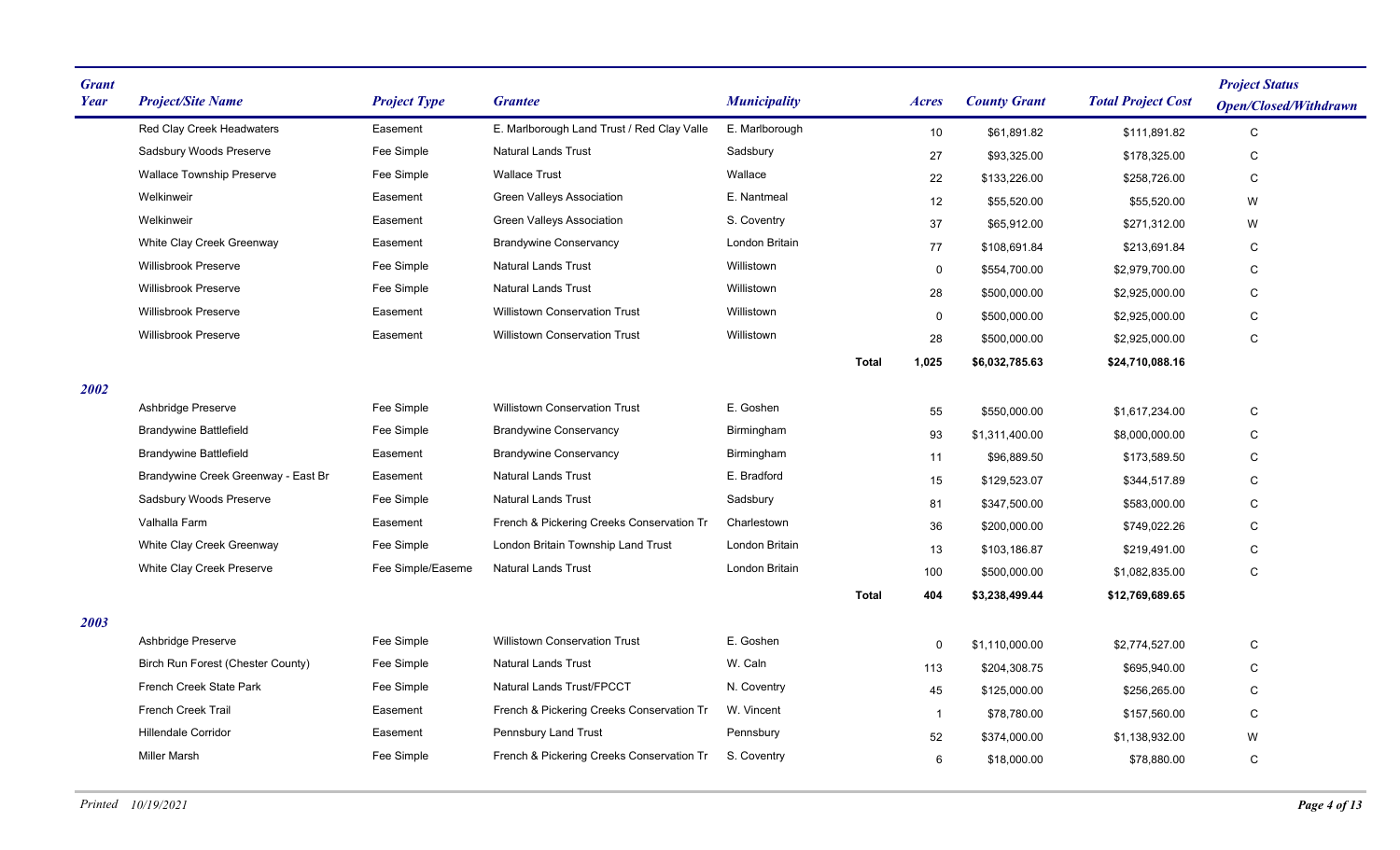| <b>Grant</b><br><b>Year</b> | <b>Project/Site Name</b>              | <b>Project Type</b> | <b>Grantee</b>                            | <b>Municipality</b>            | <i>Acres</i>   | <b>County Grant</b> | <b>Total Project Cost</b> | <b>Project Status</b><br><b>Open/Closed/Withdrawn</b> |
|-----------------------------|---------------------------------------|---------------------|-------------------------------------------|--------------------------------|----------------|---------------------|---------------------------|-------------------------------------------------------|
|                             | <b>Myrick Conservation Center</b>     | Fee Simple          | <b>Brandywine Valley Association</b>      | Pocopson                       | $\overline{4}$ | \$140,000.00        | \$269,940.00              | $\mathbf C$                                           |
|                             | Paradise Farm Camp                    | Easement            | <b>Natural Lands Trust</b>                | E. Bradford                    | 103            | \$400,000.00        | \$4,222,649.00            | $\mathsf C$                                           |
|                             | St. Peters Trail                      | Lease/Fee Simple    | French & Pickering Creeks Conservation Tr | Warwick, W. Nantmeal           | 45             | \$900,000.00        | \$0.00                    | C                                                     |
|                             | <b>Stateline Woods</b>                | Fee Simple          | Red Clay Valley Association               | Kennett                        | 20             | \$100,000.00        | \$2,044,390.00            | W                                                     |
|                             |                                       |                     |                                           | <b>Total</b>                   | 389            | \$3,450,088.75      | \$11,639,083.00           |                                                       |
| 2004                        |                                       |                     |                                           |                                |                |                     |                           |                                                       |
|                             | <b>Birch Run Forest Land Preserve</b> | Fee Simple          | <b>Natural Lands Trust</b>                | W. Caln                        | 66             | \$410,000.00        | \$838,790.00              | C                                                     |
|                             | Dowlin Forge Greenway                 | Easement            | <b>Natural Lands Trust</b>                | E. Brandywine                  | 39             | \$440,000.00        | \$894,340.00              | C                                                     |
|                             | Kirkwood Preserve                     | Fee Simple          | <b>Natural Lands Trust</b>                | Willistown                     | $\mathsf{O}$   | \$250,000.00        | \$0.00                    | C                                                     |
|                             | Kirkwood Preserve                     | Fee Simple          | <b>Willistown Conservation Trust</b>      | Willistown                     | 60             | \$500,000.00        | \$5,038,000.00            | $\mathbf C$                                           |
|                             | Sadsbury Woods Preserve               | Fee Simple          | <b>Natural Lands Trust</b>                | Sadsbury                       | 5 <sup>5</sup> | \$138,000.00        | \$113,117.60              | $\mathbf C$                                           |
|                             | Sadsbury Woods Preserve               | Fee Simple          | <b>Natural Lands Trust</b>                | W. Caln                        | 10             | \$42,000.00         | \$77,340.00               | $\mathbf C$                                           |
|                             | White Clay Creek Greenway             | Fee Simple          | <b>Natural Lands Trust</b>                | London Britain                 | 23             | \$320,000.00        | \$625,376.00              | W                                                     |
|                             |                                       |                     |                                           | <b>Total</b>                   | 203            | \$2,100,000.00      | \$7,586,963.60            |                                                       |
| 2005                        |                                       |                     |                                           |                                |                |                     |                           |                                                       |
|                             | <b>Birch Run Forest Land Preserve</b> | Fee Simple          | <b>Natural Lands Trust</b>                | W. Caln                        | 104            | \$500,000.00        | \$1,140,890.00            | $\mathsf C$                                           |
|                             | Brandywine Corridor/Struble Trail     | Fee Simple          | <b>Natural Lands Trust</b>                | E. Brandywine, E. Caln, Uwchla | 22             | \$35,000.00         |                           | W                                                     |
|                             | <b>Brandywine Creek Greenway</b>      | Easement            | <b>Natural Lands Trust</b>                | E. Bradford                    | 72             | \$400,000.00        | \$895.245.00              | W                                                     |
|                             | Dowlin Forge Greenway                 | Easement            | Natural Lands Trust                       | E. Brandywine                  | 62             | \$500,000.00        | \$1,244,758.00            | C                                                     |
|                             | <b>Kirkwood Preserve</b>              | Fee Simple          | <b>Willistown Conservation Trust</b>      | Willistown                     | 0              | \$500,000.00        | \$0.00                    | C                                                     |
|                             | Kirkwood Preserve                     | Fee Simple          | <b>Willistown Conservation Trust</b>      | Willistown                     | 23             | \$100,000.00        | \$1,014,214.00            | $\mathsf C$                                           |
|                             | Red Clay Creek Greenway               | Easement            | The Land Conservancy for Southern Chest   | Kennett                        | 29             | \$315,000.00        | \$822,033.75              | C                                                     |
|                             |                                       |                     |                                           | <b>Total</b>                   | 312            | \$2,350,000.00      | \$5,117,140.75            |                                                       |
| 2006                        |                                       |                     |                                           |                                |                |                     |                           |                                                       |
|                             | Camp Indian Run                       | Easement            | <b>Natural Lands Trust</b>                | Wallace, W. Brandywine         | 124            | \$700,000.00        | \$1,488,820.00            | $\mathsf C$                                           |
|                             | <b>ChesLen Preserve</b>               | Fee Simple          | <b>Natural Lands Trust</b>                | Newlin                         | 195            | \$650,490.00        | \$3,952,800.00            | C                                                     |
|                             | <b>Farmland Amish Easement</b>        | Easement            | <b>Brandywine Conservancy</b>             | Honey Brook Twp.               | 58             | \$91,289.00         | \$242,489.00              | C                                                     |
|                             | <b>Farmland Fieo Easement</b>         | Easement            | <b>Wallace Trust</b>                      | Wallace                        | 10             | \$38,850.00         | \$232,850.00              | W                                                     |
|                             |                                       |                     |                                           |                                |                |                     |                           |                                                       |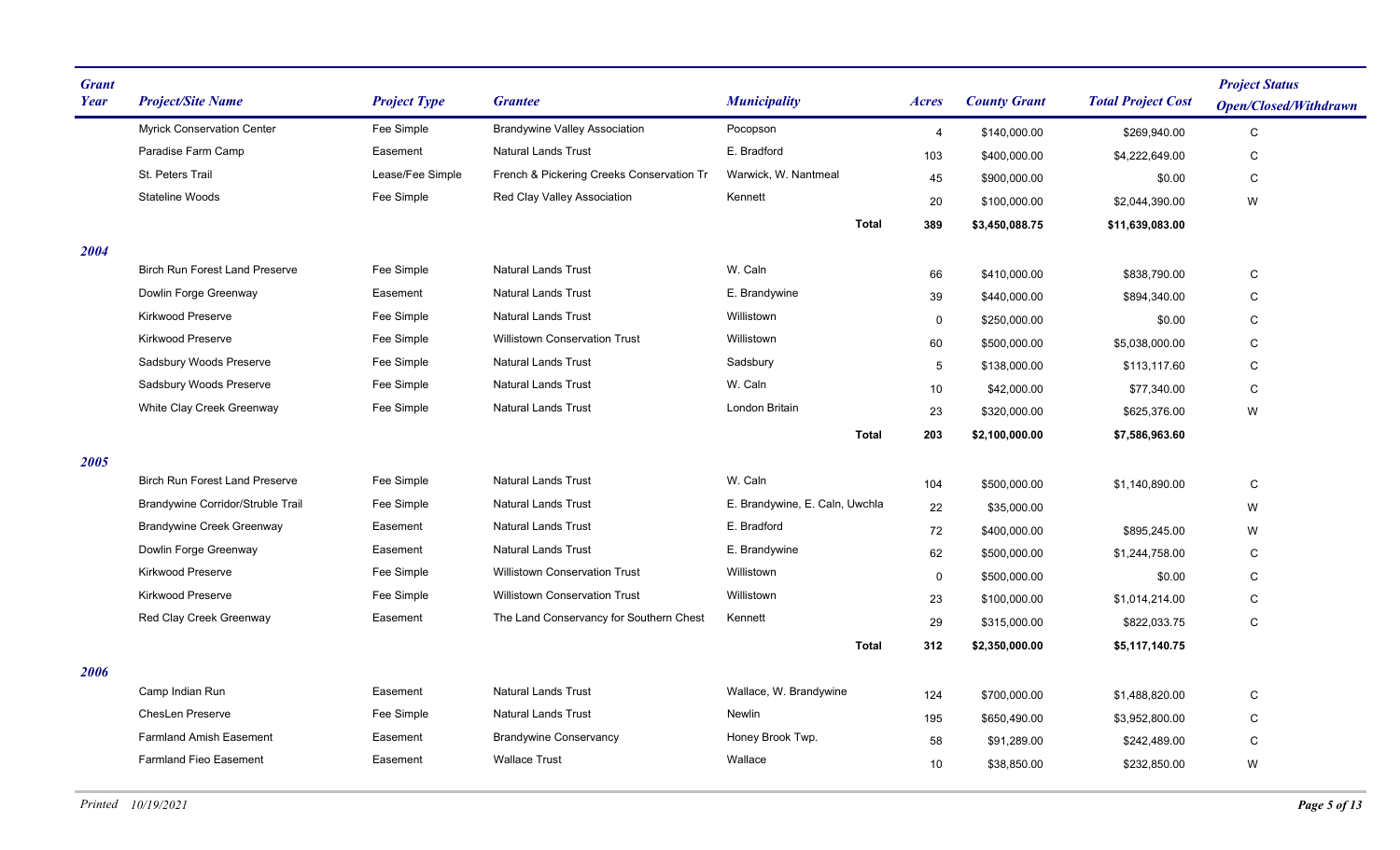| <b>Grant</b><br>Year | <b>Project/Site Name</b>               | <b>Project Type</b> | <b>Grantee</b>                            | <b>Municipality</b>            | <b>Acres</b> | <b>County Grant</b> | <b>Total Project Cost</b> | <b>Project Status</b><br><b>Open/Closed/Withdrawn</b> |
|----------------------|----------------------------------------|---------------------|-------------------------------------------|--------------------------------|--------------|---------------------|---------------------------|-------------------------------------------------------|
|                      | Farmland Pearson Easement              | Easement            | <b>Brandywine Conservancy</b>             | W. Nottingham                  | 60           | \$134,389.00        | \$407,669.00              | W                                                     |
|                      | <b>Farmland Wilkins Easement</b>       | Easement            | <b>Brandywine Conservancy</b>             | London Britain                 | 141          | \$440,490.00        | \$1,423,990.00            | W                                                     |
|                      | Gosztonyi Farmland Easement            | Easement            | <b>Natural Lands Trust</b>                | London Britain                 | 27           | \$102,934.00        | \$358,119.00              | С                                                     |
|                      | <b>Okehocking Preserve</b>             | Fee Simple/Easeme   | <b>Willistown Conservation Trust</b>      | Willistown                     | $\mathbf 0$  | \$290,000.00        | \$2,191,300.00            | C                                                     |
|                      | Pigeon Run Greenway                    | Easement            |                                           | Charlestown                    | 72           | \$275,000.00        | \$2,165,254.69            | C                                                     |
|                      | Red Clay Creek Greenway                | Easement            | The Land Conservancy for Southern Chest   | Kennett                        | 52           | \$365,000.00        | \$1,576,755.00            | C                                                     |
|                      | <b>Stateline Woods</b>                 | Easement            | The Land Conservancy for Southern Chest   | Kennett                        | 42           | \$350,000.00        |                           | W                                                     |
|                      | White Clay Creek Greenway              | Easement            | <b>Natural Lands Trust</b>                | Franklin, London Grove         | 43           | \$170,400.00        | \$373,623.00              | C                                                     |
|                      | White Clay Creek Greenway              | Easement            | <b>Natural Lands Trust</b>                | <b>London Britain</b>          | 24           | \$170,000.00        | \$383,724.00              | C                                                     |
|                      |                                        |                     |                                           | <b>Total</b>                   | 848          | \$3,778,842.00      | \$14,797,393.69           |                                                       |
| 2007                 |                                        |                     |                                           |                                |              |                     |                           |                                                       |
|                      | <b>Binky Lee Preserve</b>              | Fee Simple          | <b>Natural Lands Trust</b>                | W. Pikeland                    | 21           | \$545,000.00        | \$1,078,540.00            | C                                                     |
|                      | <b>ChesLen Preserve</b>                | Fee Simple          | <b>Natural Lands Trust</b>                | Newlin                         | $\mathbf 0$  | \$849,510.00        | \$0.00                    | C                                                     |
|                      | Farmland Parker/Graham Easement        | Easement            | <b>Natural Lands Trust</b>                | London Britain                 | 11           | \$39,000.00         | \$85,680.00               | W                                                     |
|                      | French Creek State Park                | Fee Simple          | <b>Natural Lands Trust</b>                | N. Coventry                    | 27           | \$130,000.00        | \$254,884.00              | $\mathsf{C}$                                          |
|                      | Octoraro Creek Greenway                | Fee Simple          | <b>Lancaster County Conservancy</b>       | W. Nottingham                  | 71           | \$201,000.00        | \$362,005.00              | C                                                     |
|                      | <b>Pickering Creek Greenway</b>        | Easement            | <b>Natural Lands Trust</b>                | W. Pikeland                    | 17           | \$118,000.00        | \$224,590.00              | C                                                     |
|                      | Pigeon Run Greenway                    | Easement            | French & Pickering Creeks Conservation Tr | Charlestown                    | 46           | \$426,000.00        | \$1,332,115.00            | C                                                     |
|                      | <b>Stateline Woods</b>                 | Easement            | The Land Conservancy for Southern Chest   | Kennett                        | 42           | \$450,000.00        | \$1,288,460.00            | C                                                     |
|                      | Stateline Woods Nature Preserve        | Fee Simple          | The Land Conservancy for Southern Chest   | Kennett                        | 78           | \$527,000.00        | \$4,637,453.00            | $\mathsf{C}$                                          |
|                      | <b>Struble Trail</b>                   | Fee Simple          | <b>Natural Lands Trust</b>                | E. Brandywine, E. Caln, Uwchla | 22           | \$60,000.00         | \$130,219.00              | C                                                     |
|                      | White Clay Creek Greenway              | Easement            | London Britain Township Land Trust        | <b>London Britain</b>          | 29           | \$370,000.00        | \$511,349.13              | C                                                     |
|                      | White Clay Creek Preserve - Big Elk Cr | Fee Simple          | The Conservation Fund                     | Elk, Franklin, New London      | 731          | \$3,005,250.00      | \$16,000,000.00           | C                                                     |
|                      |                                        |                     |                                           | <b>Total</b>                   | 1,095        | \$6,720,760.00      | \$25,905,295.13           |                                                       |
| 2008                 |                                        |                     |                                           |                                |              |                     |                           |                                                       |
|                      | <b>Diamond Rock Preserve</b>           | Fee Simple          | Open Land Conservancy of Chester County   | Tredyffrin                     | 21           | \$196,875.00        | \$394,196.00              | C                                                     |
|                      | <b>Farmland Fisher Easement</b>        | Easement            | <b>Brandywine Conservancy</b>             | Elk                            | 86           | \$284,600.00        | \$1,007,279.10            | С                                                     |
|                      | <b>Farmland Kauffman Easement</b>      | Easement            | <b>Brandywine Conservancy</b>             | W. Fallowfield                 | 67           | \$250,400.00        | \$847,600.00              | C                                                     |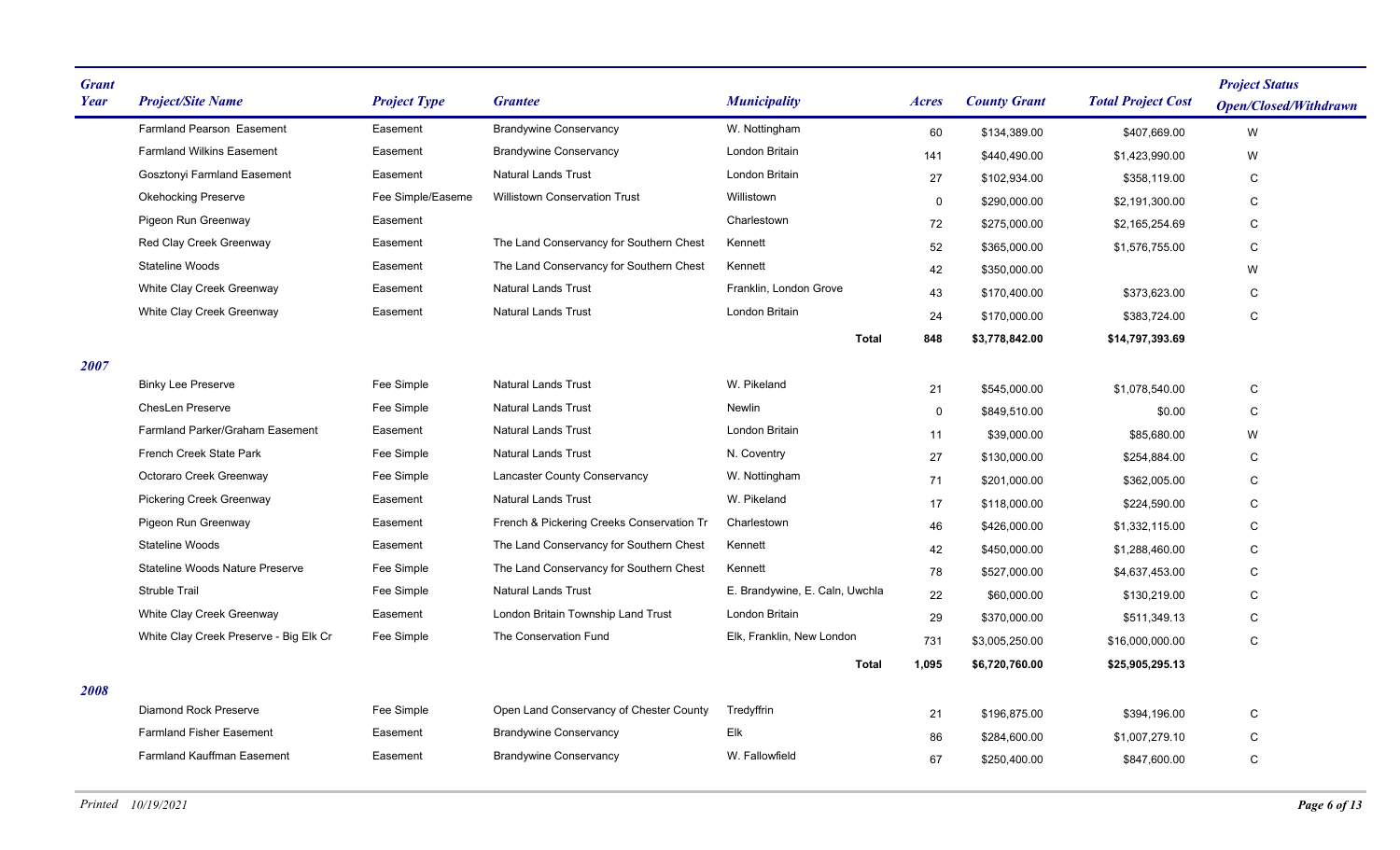| <b>Grant</b><br><b>Year</b> | <b>Project/Site Name</b>               | <b>Project Type</b>       | <b>Grantee</b>                            | <b>Municipality</b>       | Acres          | <b>County Grant</b> | <b>Total Project Cost</b> | <b>Project Status</b><br><b>Open/Closed/Withdrawn</b> |
|-----------------------------|----------------------------------------|---------------------------|-------------------------------------------|---------------------------|----------------|---------------------|---------------------------|-------------------------------------------------------|
|                             | <b>Farmland King Easement</b>          | Easement                  | <b>Brandywine Conservancy</b>             | W. Sadsbury               | 38             | \$129,500.00        | \$462,550.00              | W                                                     |
|                             | <b>March Farmland Easement</b>         | Easement                  | <b>Natural Lands Trust</b>                | E. Nantmeal               | 37             | \$125,000.00        | \$427,000.00              | $\mathsf C$                                           |
|                             | <b>Myrick Conservation Center</b>      | Fee Simple                | <b>Brandywine Valley Association</b>      | Pocopson                  | 20             | \$350,000.00        | \$683,350.00              | W                                                     |
|                             | Peacedale Preserve                     | Fee Simple                | <b>Natural Lands Trust</b>                | Franklin                  | 114            | \$1,450,000.00      | \$5,007,651.00            | C                                                     |
|                             | <b>Pickering Creek Greenway</b>        | Easement                  | <b>Natural Lands Trust</b>                | Charlestown               | 62             | \$60,000.00         | \$3,115,575.00            | C                                                     |
|                             | Pigeon Run Greenway                    | Easement                  | French & Pickering Creeks Conservation Tr | Charlestown               | 11             | \$50,000.00         | \$609,203.75              | $\mathsf C$                                           |
|                             | St. Peters Trail                       | <b>Trail Construction</b> | French & Pickering Creeks Conservation Tr |                           | $\mathbf 0$    | \$600,000.00        |                           | W                                                     |
|                             | <b>Stateline Woods Nature Preserve</b> | Fee Simple                | The Land Conservancy for Southern Chest   | Kennett                   | $\mathbf 0$    | \$500,000.00        | \$0.00                    | C                                                     |
|                             | Struble Trail                          | Fee Simple/Easeme         | <b>Natural Lands Trust</b>                | U. Uwchlan. Uwchlan       | 27             | \$1,500,000.00      | \$3,148,060.51            | C                                                     |
|                             | White Clay Creek Greenway              | Easement                  | <b>Natural Lands Trust</b>                | London Britain            | 66             | \$672,000.00        | \$1,253,231.64            | C                                                     |
|                             | White Clay Creek Greenway              | Easement                  | <b>Natural Lands Trust</b>                | London Britain            | 26             | \$250,000.00        | \$510,620.00              | $\mathsf C$                                           |
|                             | White Clay Creek Preserve - Big Elk Cr | Fee Simple                | The Conservation Fund                     | Elk, Franklin, New London | $\mathbf 0$    | \$1,000,000.00      | \$0.00                    | W                                                     |
|                             |                                        |                           |                                           | <b>Total</b>              | 574            | \$7,418,375.00      | \$17,466,317.00           |                                                       |
| 2009                        |                                        |                           |                                           |                           |                |                     |                           |                                                       |
|                             | Crum Creek Greenway                    | Fee Simple                | <b>Willistown Conservation Trust</b>      | Willistown                | $\overline{2}$ | \$176,308.00        | \$341,308.00              | $\mathsf C$                                           |
|                             | Dowlin Forge Greenway                  | Easement                  | Natural Lands Trust                       | E. Brandywine             | 37             | \$400.000.00        | \$1.048.100.00            | C                                                     |
|                             | <b>Farmland Anderson Easement</b>      | Easement                  | <b>Natural Lands Trust</b>                | W. Bradford               | 18             | \$45,000.00         | \$174,500.00              | C                                                     |
|                             | <b>Farmland Flanagan Easement</b>      | Easement                  | <b>Natural Lands Trust</b>                | Schuylkill                | 43             | \$100.000.00        | \$807,580.00              | W                                                     |
|                             | Farmland Gray Horse Farm               | Easement                  | <b>Brandywine Conservancy</b>             | W. Nottingham             | 119            | \$475,000.00        | \$1,728,050.00            | $\mathsf C$                                           |
|                             | <b>Farmland Harsh Easement</b>         | Easement                  | <b>Brandywine Conservancy</b>             | Honey Brook Twp.          | 68             | \$204,000.00        | \$563,511.37              | C                                                     |
|                             | <b>Farmland Hopkins Easement</b>       | Easement                  | <b>Natural Lands Trust</b>                | W. Pikeland, W. Vincent   | 36             | \$70,000.00         | \$637,000.00              | C                                                     |
|                             | <b>Farmland Redcay Easement</b>        | Easement                  | <b>Brandywine Conservancy</b>             | Londonderry               | 117            | \$368,186.00        | \$1,151,839.74            | C                                                     |
|                             | Farmland Zook (Kauffman) Easement      | Easement                  | <b>Brandywine Conservancy</b>             | W. Fallowfield            | 19             | \$45,000.00         | \$182,395.00              | C                                                     |
|                             | <b>Marie Easement</b>                  | Easement                  | <b>Natural Lands Trust</b>                | W. Brandywine             | 15             | \$21,000.00         | \$256,000.00              | C                                                     |
|                             | <b>Marshall Bridge Preserve</b>        | Fee Simple                | The Land Conservancy for Southern Chest   | Kennett                   | 80             | \$400,000.00        | \$2,418,304.00            | C                                                     |
|                             | Peacedale Preserve                     | Fee Simple                | <b>Natural Lands Trust</b>                | Franklin                  | 34             | \$410,000.00        | \$999,000.00              | C                                                     |
|                             | <b>Rushton Woods Preserve</b>          | Fee Simple                | <b>Willistown Conservation Trust</b>      | Willistown                | 51             | \$1,000,000.00      | \$6,178,800.00            | $\mathsf C$                                           |
|                             | Schuylkill River Trail Acquisition     | Fee Simple/Easeme         | <b>Natural Lands Trust</b>                | Various                   | $\mathbf{0}$   | \$50,000.00         | \$100,000.00              | W                                                     |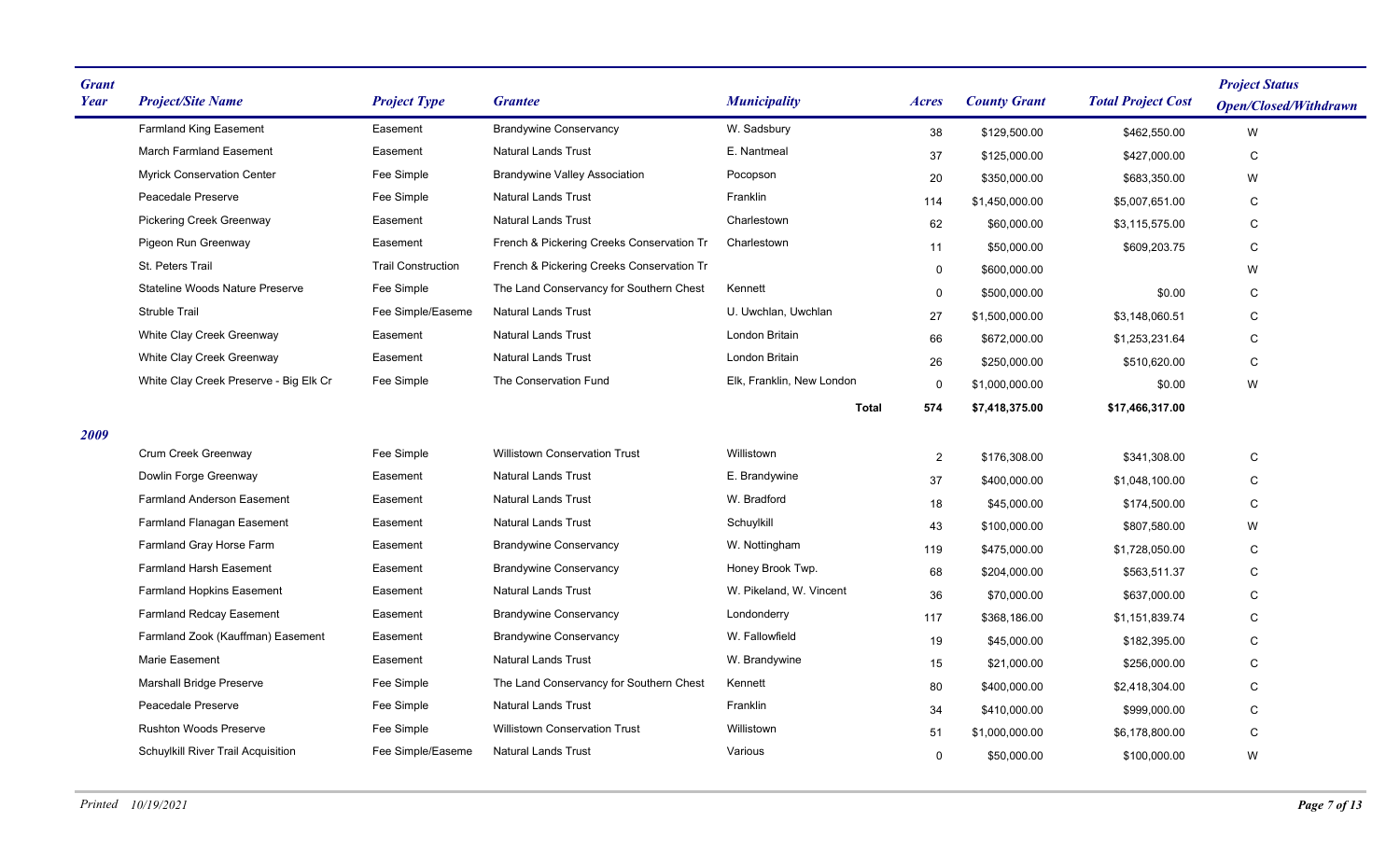| <b>Grant</b><br><b>Year</b> | <b>Project/Site Name</b>            | <b>Project Type</b>       | <b>Grantee</b>                            | <b>Municipality</b>             |              | Acres       | <b>County Grant</b> | <b>Total Project Cost</b> | <b>Project Status</b><br><b>Open/Closed/Withdrawn</b> |
|-----------------------------|-------------------------------------|---------------------------|-------------------------------------------|---------------------------------|--------------|-------------|---------------------|---------------------------|-------------------------------------------------------|
|                             | Schuylkill River Trail Construction | <b>Trail Construction</b> | Schuylkill River Greenway Association     | E. Pikeland, E. Vincent, Spring |              | $\mathbf 0$ | \$1,001,577.00      | \$2,003,154.50            | $\mathbf C$                                           |
|                             | <b>Stroud Preserve</b>              | <b>Trail Construction</b> | <b>Natural Lands Trust</b>                | E. Bradford                     |              | 0           | \$11,000.00         | \$22,230.00               | $\mathsf C$                                           |
|                             | White Clay Creek Greenway           | Easement                  | <b>Natural Lands Trust</b>                | London Britain                  |              | 34          | \$85,000.00         | \$219,850.00              | W                                                     |
|                             |                                     |                           |                                           |                                 | <b>Total</b> | 673         | \$4,862,071.00      | \$18,831,622.61           |                                                       |
| 2010                        |                                     |                           |                                           |                                 |              |             |                     |                           |                                                       |
|                             | <b>Diamond Rock Preserve</b>        | Fee Simple                | Open Land Conservancy of Chester County   | Tredyffrin                      |              | 15          | \$40,000.00         | \$110,200.00              | $\mathsf C$                                           |
|                             | <b>French Creek Trail</b>           | Easement                  | French & Pickering Creeks Conservation Tr | W. Vincent                      |              | 0           | \$12,566.00         | \$28,466.00               | $\mathsf C$                                           |
|                             | <b>Great Marsh</b>                  | Easement                  | <b>Brandywine Conservancy</b>             | E. Nantmeal                     |              | 13          | \$54,000.00         | \$252,200.00              | C                                                     |
|                             | <b>Marshall Bridge Preserve</b>     | Fee Simple                | The Land Conservancy for Southern Chest   | Kennett                         |              | $\mathbf 0$ | \$400,000.00        | \$0.00                    | $\mathsf C$                                           |
|                             | Peacedale Preserve                  | Fee Simple                | <b>Natural Lands Trust</b>                | Franklin                        |              | 14          | \$150,000.00        | \$287,215.00              | C                                                     |
|                             | <b>Robbins Easement</b>             | Easement                  | <b>Brandywine Conservancy</b>             | Elk                             |              | 99          | \$295,000.00        | \$484,670.00              | C                                                     |
|                             | <b>Rushton Woods Preserve</b>       | Fee Simple                | <b>Willistown Conservation Trust</b>      | Willistown                      |              | $\mathbf 0$ | \$500,000.00        | \$0.00                    | C                                                     |
|                             |                                     |                           |                                           |                                 | <b>Total</b> | 142         | \$1,451,566.00      | \$1,162,751.00            |                                                       |
| 2011                        |                                     |                           |                                           |                                 |              |             |                     |                           |                                                       |
|                             | Dogwood Trail                       | Easement                  | <b>Natural Lands Trust</b>                | W. Pikeland                     |              | 11          | \$74,000.00         | \$231,000.00              | C                                                     |
|                             | Keen Easement                       | Easement                  | <b>Natural Lands Trust</b>                | Franklin                        |              | 97          | \$360,000.00        | \$830,414.25              | C                                                     |
|                             | <b>Rushton Woods Preserve</b>       | Fee Simple                | <b>Willistown Conservation Trust</b>      | Willistown                      |              | $\mathbf 0$ | \$500,000.00        | \$0.00                    | $\mathsf C$                                           |
|                             | Thorncroft                          | Easement                  | French & Pickering Creeks Conservation Tr | E. Goshen                       |              | 59          | \$474,000.00        | \$2,007,213.00            | C                                                     |
|                             |                                     |                           |                                           |                                 | <b>Total</b> | 167         | \$1,408,000.00      | \$3,068,627.25            |                                                       |
| 2012                        |                                     |                           |                                           |                                 |              |             |                     |                           |                                                       |
|                             | <b>Burgess Park Addition</b>        | Fee Simple                | <b>Wallace Trust</b>                      | Wallace                         |              | 8           | \$31,000.00         | \$82,200.00               | C                                                     |
|                             | French Creek State Park             | Fee Simple                | <b>Natural Lands Trust</b>                | Warwick                         |              | 4           | \$110,000.00        | \$330,500.00              | C                                                     |
|                             | Moore Family Farm                   | Easement                  | <b>Brandywine Conservancy</b>             | London Grove                    |              | 154         | \$275,000.00        | \$798,950.00              | C                                                     |
|                             | Red Clay Greenway                   | <b>Trail Construction</b> | The Land Conservancy for Southern Chest   | Kennett                         |              | 11          | \$20,000.00         | \$74,819.00               | ${\rm C}$                                             |
|                             | Sadsbury Woods Preserve             | <b>Trail Construction</b> | <b>Natural Lands Trust</b>                | Sadsbury/W. Caln                |              | $\mathbf 0$ | \$50,990.00         | \$129,700.00              | $\mathbf C$                                           |
|                             | White Clay Creek Greenway           | Easement                  | <b>Natural Lands Trust</b>                | London Britain                  |              | 11          | \$10,000.00         | \$77,430.00               | ${\rm C}$                                             |
|                             |                                     |                           |                                           |                                 | <b>Total</b> | 189         | \$496,990.00        | \$1,493,599.00            |                                                       |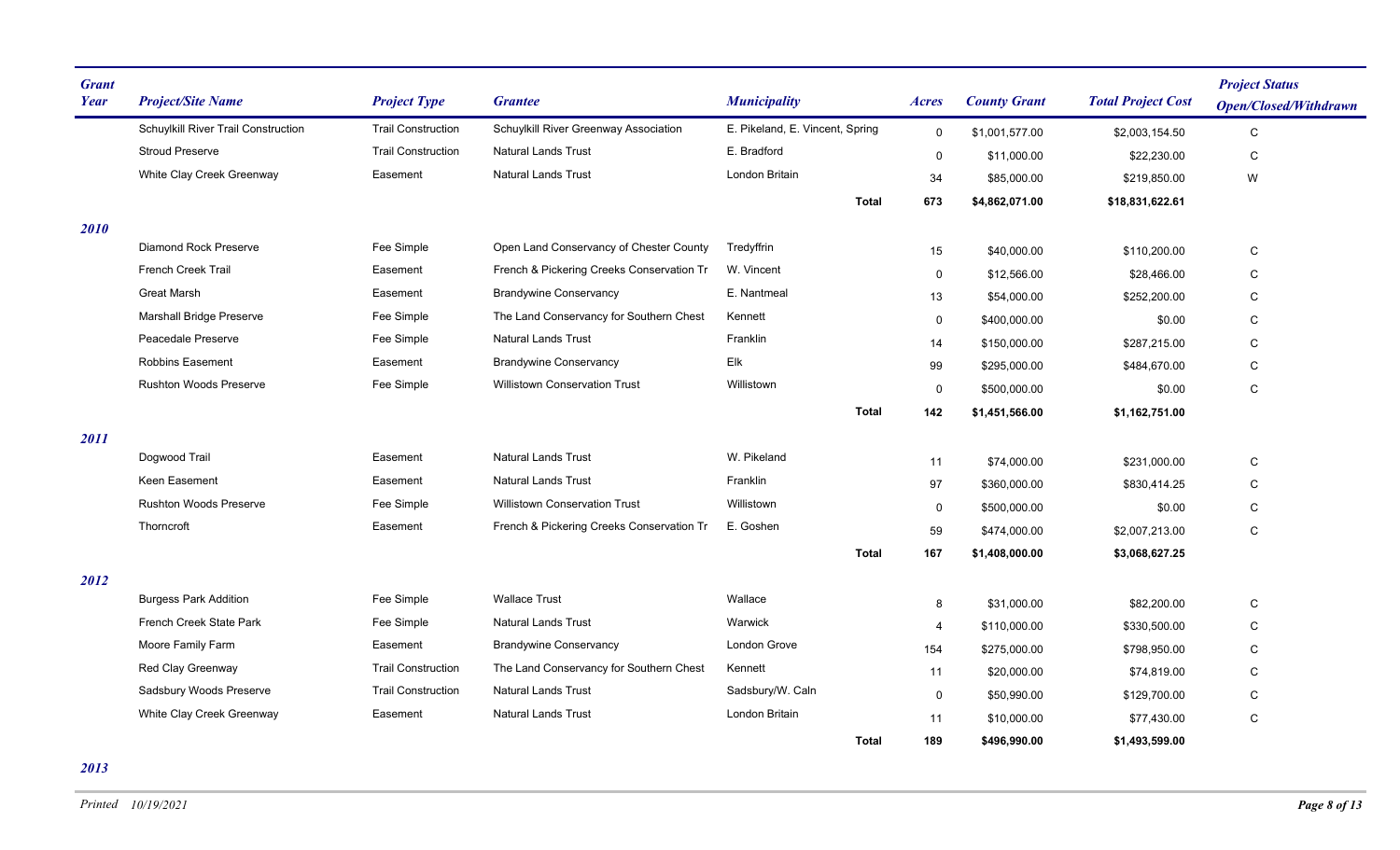| <b>Grant</b><br><b>Year</b> | <b>Project/Site Name</b>              | <b>Project Type</b>    | <b>Grantee</b>                            | <b>Municipality</b> |              | <i>Acres</i> | <b>County Grant</b> | <b>Total Project Cost</b> | <b>Project Status</b><br><b>Open/Closed/Withdrawn</b> |
|-----------------------------|---------------------------------------|------------------------|-------------------------------------------|---------------------|--------------|--------------|---------------------|---------------------------|-------------------------------------------------------|
|                             | <b>Carmichael Easement</b>            | Easement               | <b>Natural Lands Trust</b>                | W. Pikeland         |              | 21           | \$42,000.00         | \$464,100.00              | $\mathsf{C}$                                          |
|                             | ConaMoore Farm                        | Easement               | <b>Natural Lands Trust</b>                | E. Nantmeal         |              | 44           | \$68,053.00         | \$193,770.50              | $\mathsf C$                                           |
|                             | Dilworth Farm                         | Easement               | <b>Natural Lands Trust</b>                | E. Brandywine       |              | 82           | \$268,000.00        | \$1,107,700.00            | ${\rm C}$                                             |
|                             | <b>Fisher Easement</b>                | Easement               | <b>Brandywine Conservancy</b>             | Honey Brook Twp.    |              | 67           | \$76,500.00         | \$323,656.00              | C                                                     |
|                             | <b>Rushton Woods Preserve</b>         | Fee Simple             | <b>Willistown Conservation Trust</b>      | Willistown          |              | 5            | \$266,500.00        | \$652,500.00              | $\mathsf{C}$                                          |
|                             | Thayer Farm                           | Easement               | French & Pickering Creeks Conservation Tr | W. Pikeland         |              | 28           | \$92,084.00         | \$638,084.00              | ${\rm C}$                                             |
|                             | Why Not Farm                          | Easement               | French & Pickering Creeks Conservation Tr | E. Nantmeal         |              | 91           | \$158,500.00        | \$654,734.00              | C                                                     |
|                             | <b>Woodland Easement</b>              | Easement               | <b>Natural Lands Trust</b>                | W. Pikeland         |              | 21           | \$39,800.00         | \$494,700.00              | $\mathsf{C}$                                          |
|                             |                                       |                        |                                           |                     | <b>Total</b> | 358          | \$1,011,437.00      | \$4,529,244.50            |                                                       |
| 2014                        |                                       |                        |                                           |                     |              |              |                     |                           |                                                       |
|                             | Binky Lee Preserve Public Use Improve | <b>Trail Amenities</b> | <b>Natural Lands Trust</b>                | W. Pikeland         |              | $\mathbf 0$  | \$75,000.00         | \$155,139.00              | ${\rm C}$                                             |
|                             | Camp Tweedale                         | Easement               | <b>Natural Lands Trust</b>                | L. Oxford           |              | 108          | \$187,000.00        | \$359,925.00              | W                                                     |
|                             | <b>Case Easement</b>                  | Easement               | The Land Conservancy for Southern Chest   | Kennett             |              | 37           | \$330,000.00        | \$666,566.00              | C                                                     |
|                             | ChesLen Preserve Addition             | Fee Simple             | <b>Natural Lands Trust</b>                | Newlin              |              | 20           | \$250,000.00        | \$560,600.00              | $\mathsf{C}$                                          |
|                             | ChesLen Preserve Brandywine Creek     | <b>Trail Amenities</b> | Natural Lands Trust                       | Newlin              |              | $\mathbf 0$  | \$35,000.00         | \$70.718.00               | $\mathsf{C}$                                          |
|                             | Kletjian Easement                     | Easement               | The Land Conservancy for Southern Chest   | Kennett             |              | 35           | \$350,000.00        | \$727,280.00              | $\mathsf C$                                           |
|                             | Marlborough Barrens                   | Easement               | <b>Natural Lands Trust</b>                | E. Marlborough      |              | 6            | \$6,000.00          |                           | W                                                     |
|                             | <b>Stoltzfus Easement</b>             | Easement               | <b>Brandywine Conservancy</b>             | Honey Brook Twp.    |              | 43           | \$53,750.00         | \$238,370.00              | C                                                     |
|                             |                                       |                        |                                           |                     | <b>Total</b> | 248          | \$1,286,750.00      | \$2,778,598.00            |                                                       |
| 2015                        |                                       |                        |                                           |                     |              |              |                     |                           |                                                       |
|                             | <b>Barnard's Orchard</b>              | Easement               | The Land Conservancy for Southern Chest   | Newlin              |              | 74           | \$244,860.00        | \$882.210.00              | W                                                     |
|                             | <b>ChesLen Preserve Addition</b>      | Fee Simple             | <b>Natural Lands Trust</b>                | Newlin              |              | 58           | \$1,000,000.00      | \$2,501,500.00            | W                                                     |
|                             | French Creek State Park               | Fee Simple             | <b>Natural Lands Trust</b>                | N. Coventry         |              | 26           | \$125,000.00        | \$463,700.00              | C                                                     |
|                             | <b>Graham Easement</b>                | Easement               | <b>Natural Lands Trust</b>                | E. Nantmeal         |              | 26           | \$64,480.00         | \$188,680.00              | W                                                     |
|                             | Guiseppe Easement                     | Easement               | <b>Brandywine Conservancy</b>             | Honey Brook Twp.    |              | 47           | \$44,650.00         | \$200,498.00              | C                                                     |
|                             | <b>Hadden Easement</b>                | Easement               | <b>Brandywine Conservancy</b>             | Honey Brook Twp.    |              | 22           | \$19,460.00         | \$96,313.00               | C                                                     |
|                             | <b>Miller Easement</b>                | Easement               | The Land Conservancy for Southern Chest   | Kennett             |              | 125          | \$500,000.00        | \$1,875,160.00            | W                                                     |
|                             | <b>Pew Easement</b>                   | Easement               | French & Pickering Creeks Conservation Tr | E. Nantmeal/Warwick |              | 372          | \$1,037,074.00      | \$3,007,081.00            | $\mathsf{C}$                                          |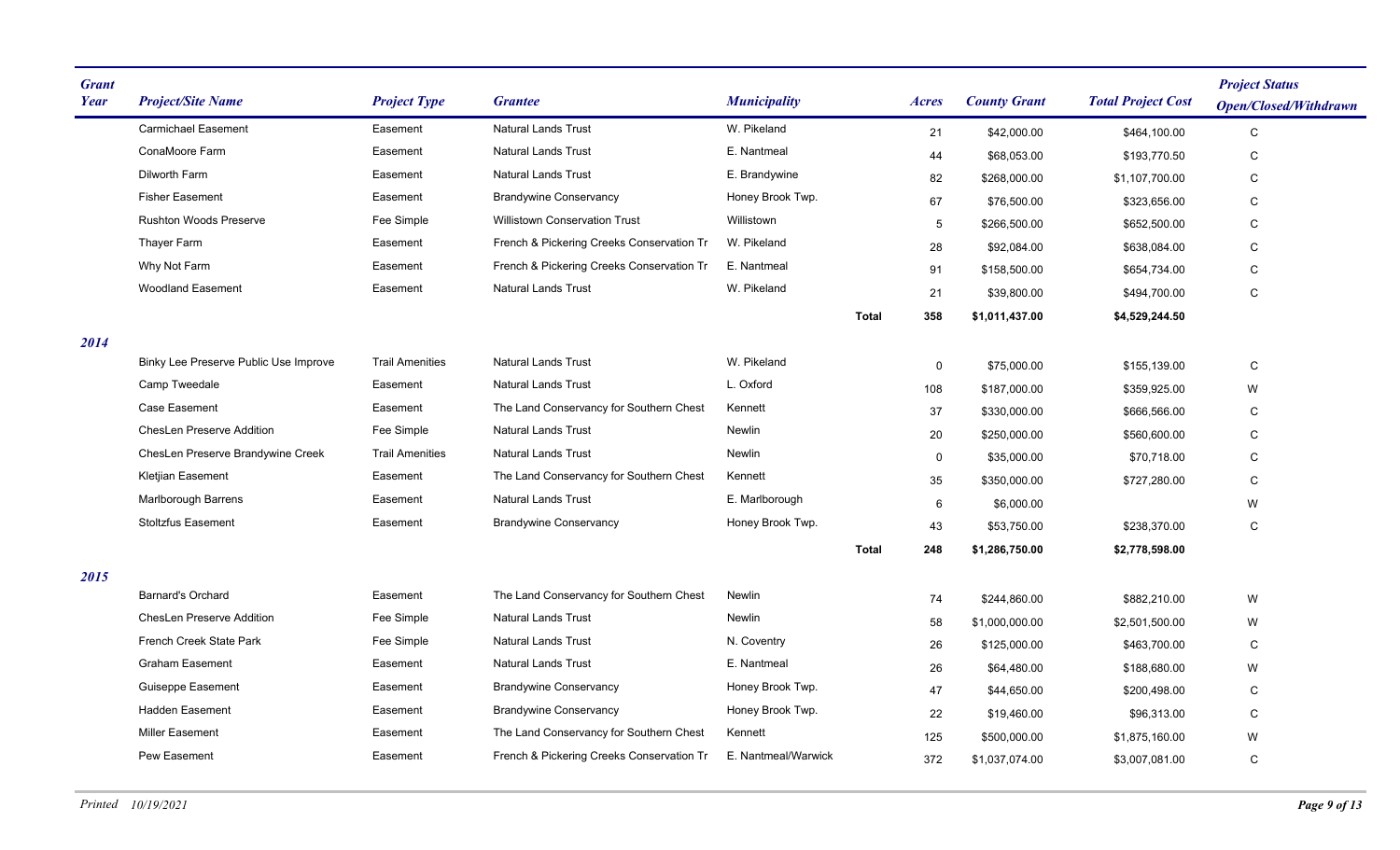| <b>Grant</b><br>Year | <b>Project/Site Name</b>               | <b>Project Type</b> | <b>Grantee</b>                            | <b>Municipality</b>              | <b>Acres</b> | <b>County Grant</b> | <b>Total Project Cost</b> | <b>Project Status</b><br><b>Open/Closed/Withdrawn</b> |
|----------------------|----------------------------------------|---------------------|-------------------------------------------|----------------------------------|--------------|---------------------|---------------------------|-------------------------------------------------------|
|                      | Pew Easement #1                        | Easement            | <b>Natural Lands Trust</b>                | E. Nantmeal/Warwick              | 62           | \$181,860.00        | \$517,000.00              | W                                                     |
|                      | Pew Easement #2                        | Easement            | <b>Natural Lands Trust</b>                | E. Nantmeal/Warwick              | 52           | \$155,224.00        | \$437,300.00              | W                                                     |
|                      | Pew Easement #3                        | Easement            | <b>Natural Lands Trust</b>                | E. Nantmeal/Warwick              | 118          | \$332,820.00        | \$970,800.00              | W                                                     |
|                      | <b>Riehl Easement</b>                  | Easement            | <b>Brandywine Conservancy</b>             | Honey Brook Twp.                 | 66           | \$75,937.50         | \$332,716.05              | C                                                     |
|                      | Thomas P. Bentley Preserve             | Fee Simple          | French & Pickering Creeks Conservation Tr | E. Nantmeal/Warwick              | 108          | \$859,732.00        | \$2,181,612.00            | $\mathbf C$                                           |
|                      | Warwick Furnace Farm                   | Easement            | French & Pickering Creeks Conservation Tr | Warwick                          | 63           | \$190,130.00        | \$543,500.00              | C                                                     |
|                      | <b>Wright Easement</b>                 | Easement            | <b>Natural Lands Trust</b>                | E. Nantmeal                      | 28           | \$68,800.00         | \$178,405.70              | C                                                     |
|                      | <b>Yoder Easement</b>                  | Easement            | <b>Natural Lands Trust</b>                | Warwick                          | 28           | \$70,000.00         | \$256,652.00              | $\mathbf C$                                           |
|                      |                                        |                     |                                           | <b>Total</b>                     | 1,274        | \$4.970.027.50      | \$14,633,127.75           |                                                       |
| 2016                 |                                        |                     |                                           |                                  |              |                     |                           |                                                       |
|                      | <b>Brandywine Battlefield</b>          | Fee Simple          | Civil War Trust                           | Birmingham                       | 10           | \$390,000.00        | \$856,401.00              | С                                                     |
|                      | <b>Brandywine Battlefield</b>          | Easement            | <b>Natural Lands Trust</b>                | Birmingham/Westtown              | 84           | \$400,000.00        | \$2,308,565.57            | C                                                     |
|                      | Giangiulio/Geraghty                    | Easement            | <b>Natural Lands Trust</b>                | Pocopson, W. Bradford            | 55           | \$150,000.00        | \$436,615.00              | С                                                     |
|                      | Horse-Shoe Trail                       | Easement            | <b>Natural Lands Trust</b>                | W. Pikeland                      | 136          | \$300,000.00        | \$1,586,785.00            | С                                                     |
|                      | Kauffman Easement                      | Easement            | <b>Brandywine Conservancy</b>             | Honey Brook Twp.                 | 17           | \$51,423.00         | \$127,916.36              | C                                                     |
|                      | Kulp Easement                          | Easement            | <b>Natural Lands Trust</b>                | E. Coventry                      | 25           | \$100,000.00        | \$361,800.00              | $\mathbf C$                                           |
|                      | State Game Lands 43                    | Fee Simple          | <b>Natural Lands Trust</b>                | Warwick                          | 32           | \$160,000.00        | \$314,500.00              | C                                                     |
|                      | <b>Stateline Woods Nature Preserve</b> | Fee Simple          | The Land Conservancy for Southern Chest   | Kennett                          | 29           | \$300,000.00        | \$864,600.00              | W                                                     |
|                      | Struble Trail North                    | Fee Simple          | <b>Natural Lands Trust</b>                | Wallace                          | 34           | \$95,155.00         | \$184,110.00              | W                                                     |
|                      | <b>Taylor Easement</b>                 | Easement            | <b>Natural Lands Trust</b>                | E. Coventry                      | 11           | \$50,000.00         | \$156,575.00              | C                                                     |
|                      | White Clay Creek Preserve - Big Elk Cr | Fee Simple          | The Conservation Fund                     | Elk, Franklin, New London        | 978          | \$5,000,000.00      | \$18,096,000.00           | С                                                     |
|                      |                                        |                     |                                           | <b>Total</b>                     | 1,411        | \$6,996,578.00      | \$25,293,867.93           |                                                       |
| 2017                 |                                        |                     |                                           |                                  |              |                     |                           |                                                       |
|                      | <b>Bingaman Easement</b>               | Easement            | <b>Brandywine Conservancy</b>             | Honey Brook Twp.                 | 22           | \$43,400.00         | \$203,038.32              | ${\bf C}$                                             |
|                      | Bryn Coed Farm                         | Easement            | <b>Natural Lands Trust</b>                | W. Vincent, E. Pikeland, W. Pik. | 993          | \$3,750,000.00      | \$8,982,823.00            | $\circ$                                               |
|                      | <b>Bryn Coed Preserve</b>              | Fee Simple          | <b>Natural Lands Trust</b>                | W. Vincent, E. Pikeland, W. Pik  | 440          | \$4,250,000.00      | \$11,332,120.00           | $\circ$                                               |
|                      | Esh Easement                           | Easement            | <b>Brandywine Conservancy</b>             | Honey Brook Twp.                 | 14           | \$19,250.00         | \$97,640.00               | W                                                     |
|                      | Kennett Greenway                       | Fee Simple          | The Land Conservancy for Southern Chest   | Kennett                          | 20           | \$180,000.00        | \$692,403.00              | C                                                     |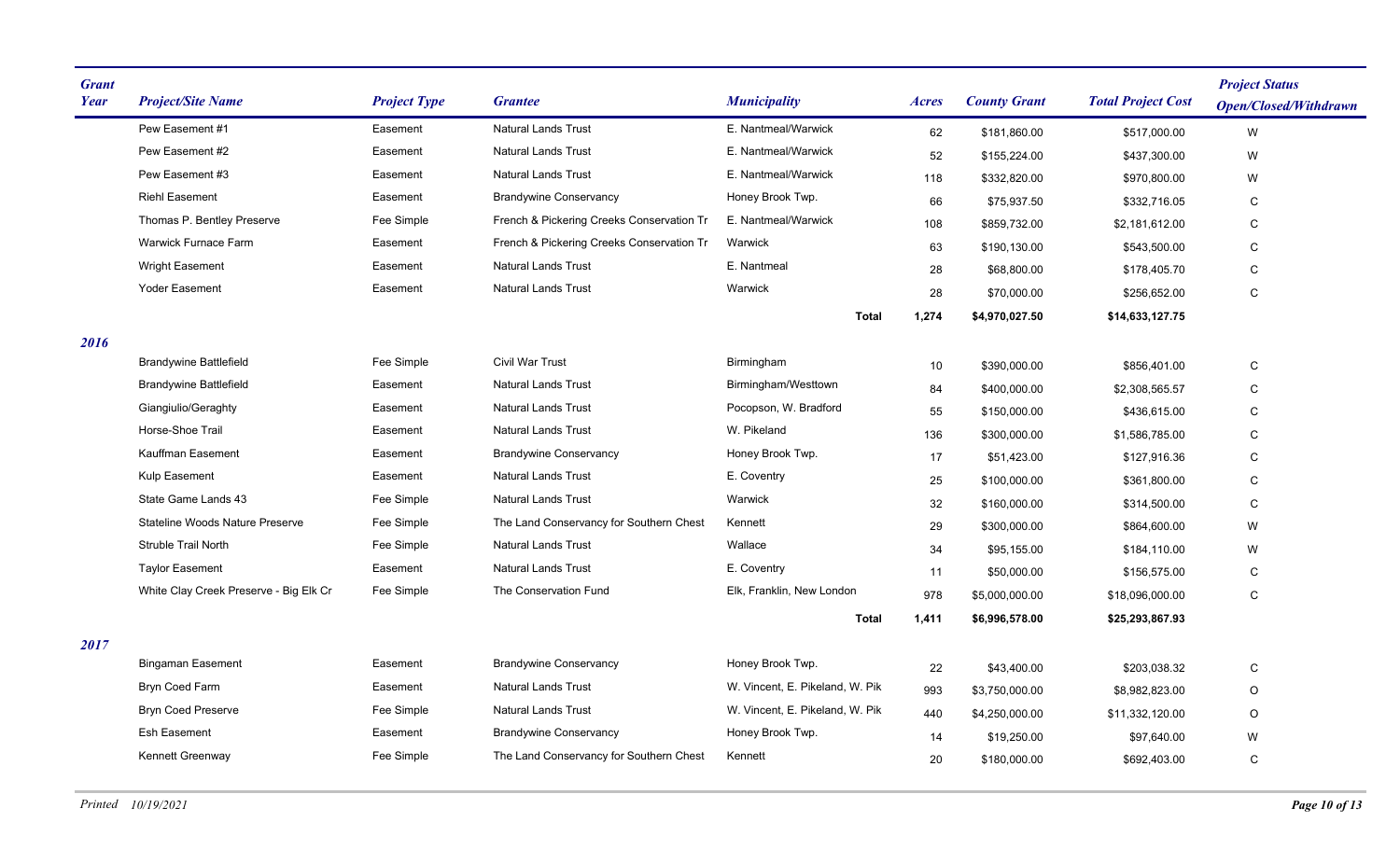| <b>Grant</b><br>Year | <b>Project/Site Name</b>           | <b>Project Type</b> | <b>Grantee</b>                            | <b>Municipality</b>       | Acres          | <b>County Grant</b> | <b>Total Project Cost</b> | <b>Project Status</b><br><b>Open/Closed/Withdrawn</b> |
|----------------------|------------------------------------|---------------------|-------------------------------------------|---------------------------|----------------|---------------------|---------------------------|-------------------------------------------------------|
|                      | Little Elk Creek Preserve          | Fee Simple          | The Land Conservancy for Southern Chest   | Elk                       | 179            | \$500,000.00        | \$1,249,470.00            | C                                                     |
|                      | Marsh Creek State Park Addition    | Fee Simple          | <b>Natural Lands Trust</b>                | Wallace                   | 52             | \$400,000.00        | \$1,744,000.00            | $\mathbf C$                                           |
|                      | <b>Sixteen Years Easement</b>      | Easement            | French & Pickering Creeks Conservation Tr | W. Vincent                | 99             | \$400,000.00        | \$849,532.00              | C                                                     |
|                      | <b>Stoltzfus Easement</b>          | Easement            | <b>Brandywine Conservancy</b>             | Honey Brook Twp.          | 13             | \$28,000.00         | \$129.935.60              | C                                                     |
|                      | <b>Struble Trail North</b>         | Easement            | <b>Natural Lands Trust</b>                | Wallace                   | $\overline{2}$ | \$15,500.00         | \$71,600.00               | W                                                     |
|                      | Struble Trail North                | Fee Simple          | <b>Natural Lands Trust</b>                | Wallace                   | 75             | \$421,750.00        | \$843,500.00              | W                                                     |
|                      | <b>Welkinweir Addition</b>         | Fee Simple          | Green Valleys Association                 | E. Nantmeal               | 21             | \$180,000.00        | \$394,540.00              | C                                                     |
|                      | White Clay Creek Preserve Addition | Fee Simple          | The Land Conservancy for Southern Chest   | London Britain            | 20             | \$214,000.00        | \$441,900.00              | C                                                     |
|                      | William Penn State Forest Addition | Fee Simple          | <b>Natural Lands Trust</b>                | Honey Brook Twp., W. Caln | 156            | \$600,000.00        | \$1,809,145.00            | C                                                     |
|                      |                                    |                     |                                           | <b>Total</b>              | 2,106          | \$11,001,900.00     | \$28,841,646.92           |                                                       |
| 2018                 |                                    |                     |                                           |                           |                |                     |                           |                                                       |
|                      | <b>Brandywine Battlefield</b>      | Fee Simple          | <b>Brandywine Conservancy</b>             | Birmingham                | 14             | \$375,000.00        | \$1,285,940.00            | C                                                     |
|                      | <b>Brandywine Battlefield</b>      | Easement            | <b>Natural Lands Trust</b>                | Westtown                  | 10             | \$113,100.00        | \$229,600.00              | С                                                     |
|                      | <b>Glenderro Easement</b>          | Easement            | <b>Natural Lands Trust</b>                | Highland                  | 58             | \$148,418.00        | \$438,300.00              | С                                                     |
|                      | <b>Glenroy Farms</b>               | Fee Simple          | <b>Brandywine Conservancy</b>             | L. Oxford, W. Nottingham  | 577            | \$3,000,000.00      | \$6,612,950.00            | O                                                     |
|                      | Kennett Greenway                   | Fee Simple          | The Land Conservancy for Southern Chest   | Kennett                   | 77             | \$500,000.00        | \$2,382,565.00            | W                                                     |
|                      | State Game Lands 43                | Fee Simple          | <b>Natural Lands Trust</b>                | W. Nantmeal               | 28             | \$149,000.00        | \$525,000.00              | C                                                     |
|                      | <b>Taylor Easement</b>             | Easement            | <b>Natural Lands Trust</b>                | W. Bradford               | 43             | \$242,500.00        | \$475,500.00              | С                                                     |
|                      | <b>Welkinweir Addition</b>         | Fee Simple          | Green Valleys Association                 | E. Nantmeal               | 5              | \$70,600.00         | \$132,600.00              | С                                                     |
|                      | White Clay Creek Preserve Addition | Fee Simple          | The Land Conservancy for Southern Chest   | London Britain            | 19             | \$212,048.00        | \$485,348.00              | C                                                     |
|                      |                                    |                     |                                           | <b>Total</b>              | 830            | \$4,810,666.00      | \$12,567,803.00           |                                                       |
| 2019                 |                                    |                     |                                           |                           |                |                     |                           |                                                       |
|                      | <b>Balderston Acquisition</b>      | Fee Simple          | <b>Natural Lands Trust</b>                | E. Whiteland              | 11             | \$86,100.00         | \$172,550.00              | O                                                     |
|                      | Boyd Easement                      | Easement            | <b>Natural Lands Trust</b>                | N. Coventry               | 10             | \$20,000.00         | \$183,063.37              | C                                                     |
|                      | <b>Cook Easement</b>               | Easement            | <b>Natural Lands Trust</b>                | W. Pikeland               | 18             | \$32,400.00         | \$264,500.00              | C                                                     |
|                      | <b>Crow's Nest Preserve</b>        | Fee Simple          | <b>Natural Lands Trust</b>                | Warwick                   | 83             | \$740,100.00        | \$1,450,100.00            | C                                                     |
|                      | <b>Eighteen Years Easement</b>     | Easement            | French & Pickering Creeks Conservation Tr | W. Vincent                | 54             | \$282,387.00        | \$556,800.00              | $\mathsf C$                                           |
|                      | <b>Hess Easement</b>               | Easement            | <b>Natural Lands Trust</b>                | E. Brandywine             | 17             | \$33,200.00         | \$260,500.00              | C                                                     |
|                      |                                    |                     |                                           |                           |                |                     |                           |                                                       |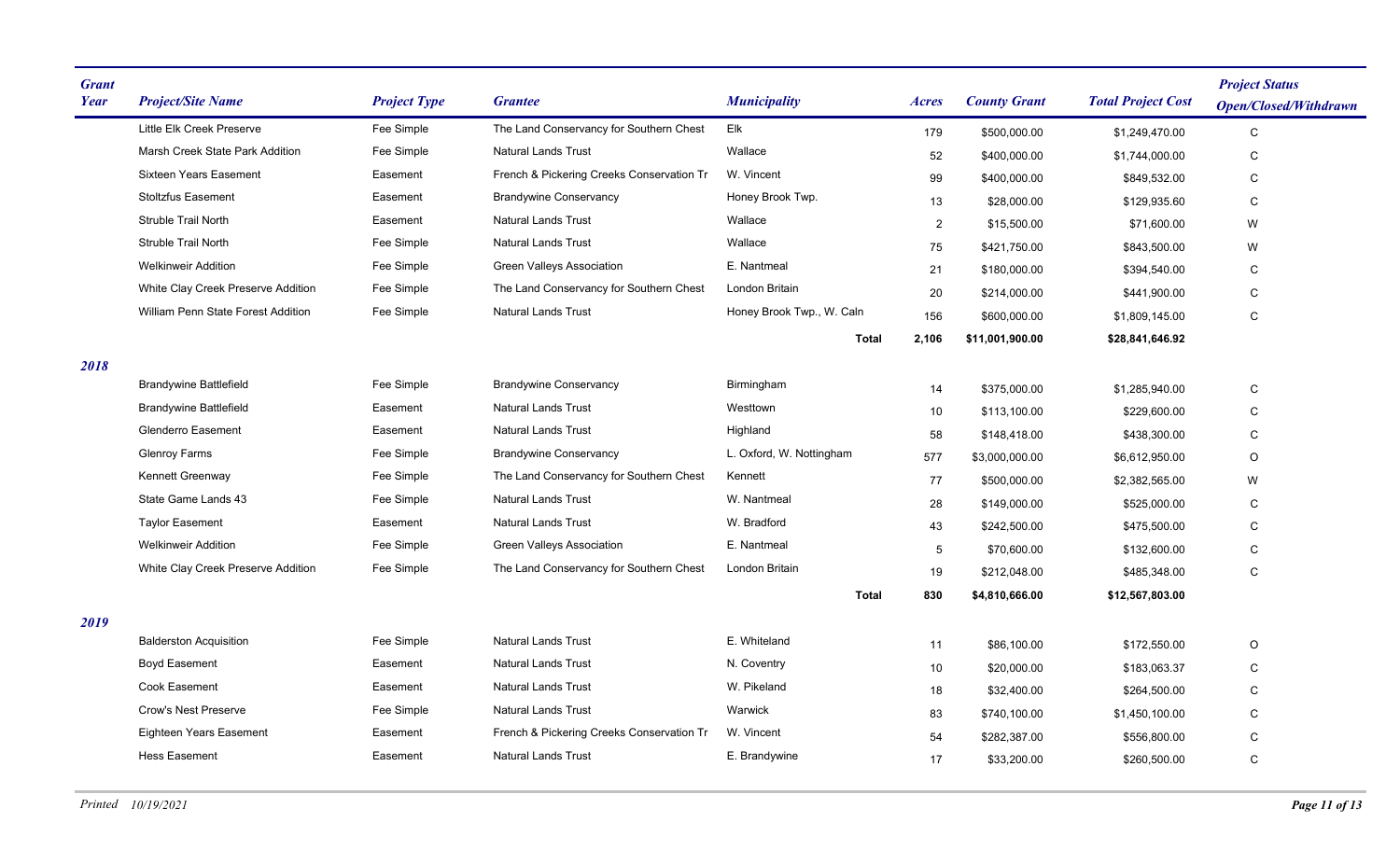| <b>Grant</b><br>Year | <b>Project/Site Name</b>                | <b>Project Type</b>         | <b>Grantee</b>                            | <b>Municipality</b>            | <i>Acres</i>   | <b>County Grant</b> | <b>Total Project Cost</b> | <b>Project Status</b><br><b>Open/Closed/Withdrawn</b> |
|----------------------|-----------------------------------------|-----------------------------|-------------------------------------------|--------------------------------|----------------|---------------------|---------------------------|-------------------------------------------------------|
|                      | Schoonmaker Easement                    | Easement                    | French & Pickering Creeks Conservation Tr | E. Nantmeal                    | 47             | \$244,276.00        | \$476,126.00              | W                                                     |
|                      | Springridge Acquisition                 | Fee Simple                  | <b>Natural Lands Trust</b>                | Charlestown, E. Whiteland      | 143            | \$446,736.00        | \$959,425.00              | O                                                     |
|                      | <b>Sproat Easement</b>                  | Easement                    | <b>Natural Lands Trust</b>                | New Garden                     | 42             | \$170,720.00        | \$339,494.35              | C                                                     |
|                      | Thomas P. Bentley Nature Preserve Im    | <b>Public Benefit Imrov</b> | French & Pickering Creeks Conservation Tr | E. Nantmeal, Warwick           | 0              | \$25,000.00         | \$50,617.00               | $\mathbf C$                                           |
|                      |                                         |                             |                                           | <b>Total</b>                   | 426            | \$2,080,919.00      | \$4,713,175.72            |                                                       |
| 2020                 |                                         |                             |                                           |                                |                |                     |                           |                                                       |
|                      | <b>Bayard Open Space</b>                | Fee Simple                  | The Land Conservancy for Southern Chest   | Kennett                        | 65             | \$766,900.00        | \$2,449,700.00            | O                                                     |
|                      | <b>Black Granite</b>                    | Easement                    | French & Pickering Creeks Conservation Tr | S. Coventry/Warwick            | 58             | \$93,354.00         | \$184,284.00              | W                                                     |
|                      | <b>Brandywine Crrek Access</b>          | Fee Simple                  | <b>Natural Lands Trust</b>                | E. Brandywine                  | 12             | \$181,200.00        | \$354,232.72              | C                                                     |
|                      | Camp Linden                             | Easement                    | <b>Brandywine Conservancy</b>             | W. Bradford                    | 51             | \$313.192.00        | \$618.376.57              | O                                                     |
|                      | <b>Fiandaca Easement</b>                | Easement                    | <b>Natural Lands Trust</b>                | E. Coventry                    | 14             | \$102,480.00        | \$205,112.59              | $\mathsf C$                                           |
|                      | <b>Holman Easement</b>                  | Easement                    | French & Pickering Creeks Conservation Tr | W. Pikeland                    | 10             | \$18,000.00         | \$140,000.00              | C                                                     |
|                      | Jordan Easement                         | Easement                    | <b>Natural Lands Trust</b>                | W. Pikeland                    | 10             | \$20,520.00         | \$192,700.00              | C                                                     |
|                      | Kerr Trust Farm                         | <b>Water Quality Improv</b> | <b>Brandywine Conservancy</b>             | W. Marlborough                 | 0              | \$14,349.00         | \$47,830.00               | O                                                     |
|                      | McCaffery Easement                      | Easement                    | <b>Natural Lands Trust</b>                | W. Brandywine                  | 36             | \$111,987.00        | \$217,775.00              | O                                                     |
|                      | <b>McDonald Easement</b>                | Easement                    | French & Pickering Creeks Conservation Tr | W. Pikeland                    | 16             | \$32,400.00         | \$259,694.50              | W                                                     |
|                      | Reed Farmland Easement                  | Easement                    | <b>Natural Lands Trust</b>                | S. Coventry                    | 11             | \$44,900.00         | \$186,600.00              | O                                                     |
|                      | Stuble Trail/Marsh Creek State Park     | Fee Simple                  | <b>Natural Lands Trust</b>                | U. Uwchlan                     | 3              | \$120,300.00        | \$227,800.00              | O                                                     |
|                      | <b>Summerhill Preserve</b>              | <b>Trail Amenities</b>      | Natural Lands Trust                       | Willistown                     | $\mathbf 0$    | \$50,000.00         | \$112,150.00              | O                                                     |
|                      |                                         |                             |                                           | <b>Total</b>                   | 285            | \$1,869,582.00      | \$5,196,255.38            |                                                       |
| 2021                 |                                         |                             |                                           |                                |                |                     |                           |                                                       |
|                      | <b>Bayard Road Easement</b>             | Easement                    | The Land Conservancy for Southern Chest   | Kennett                        | $\overline{7}$ | \$82,025.00         | \$164,050.00              | $\hbox{O}$                                            |
|                      | Beaver Hill Parking Lot at Bryn Coed Pr | <b>Public Access</b>        | <b>Natural Lands Trust</b>                | W. Vincent                     | 0              | \$50,000.00         | \$168,250.00              | O                                                     |
|                      | Homsey Easement                         | Easement                    | <b>Natural Lands Trust</b>                | Franklin                       | 15             | \$126,575.00        | \$243,400.00              | O                                                     |
|                      | Horse-Shoe Trail Improvements at Wel    | <b>Trail Construction</b>   | <b>Green Valleys Association</b>          | E. Nantmeal                    | 0              | \$14,500.00         | \$29,500.00               | O                                                     |
|                      | Isabella Furnace Easement               | Easement                    | <b>Natural Lands Trust</b>                | W. Nantmeal                    | 26             | \$18,000.00         | \$237,915.00              | O                                                     |
|                      | Kirkwood Preserve                       | Fee Simple                  | <b>Willistown Conservation Trust</b>      | Willistown                     | 12             | \$250,000.00        | \$1,160,000.00            | O                                                     |
|                      | Marlborough Valley Farms Water Qualit   | <b>Water Quality Improv</b> | <b>Brandywine Conservancy</b>             | E. Marlborough, Newlin, Pocops | $\mathbf 0$    | \$19,206.00         | \$70,214.00               | O                                                     |